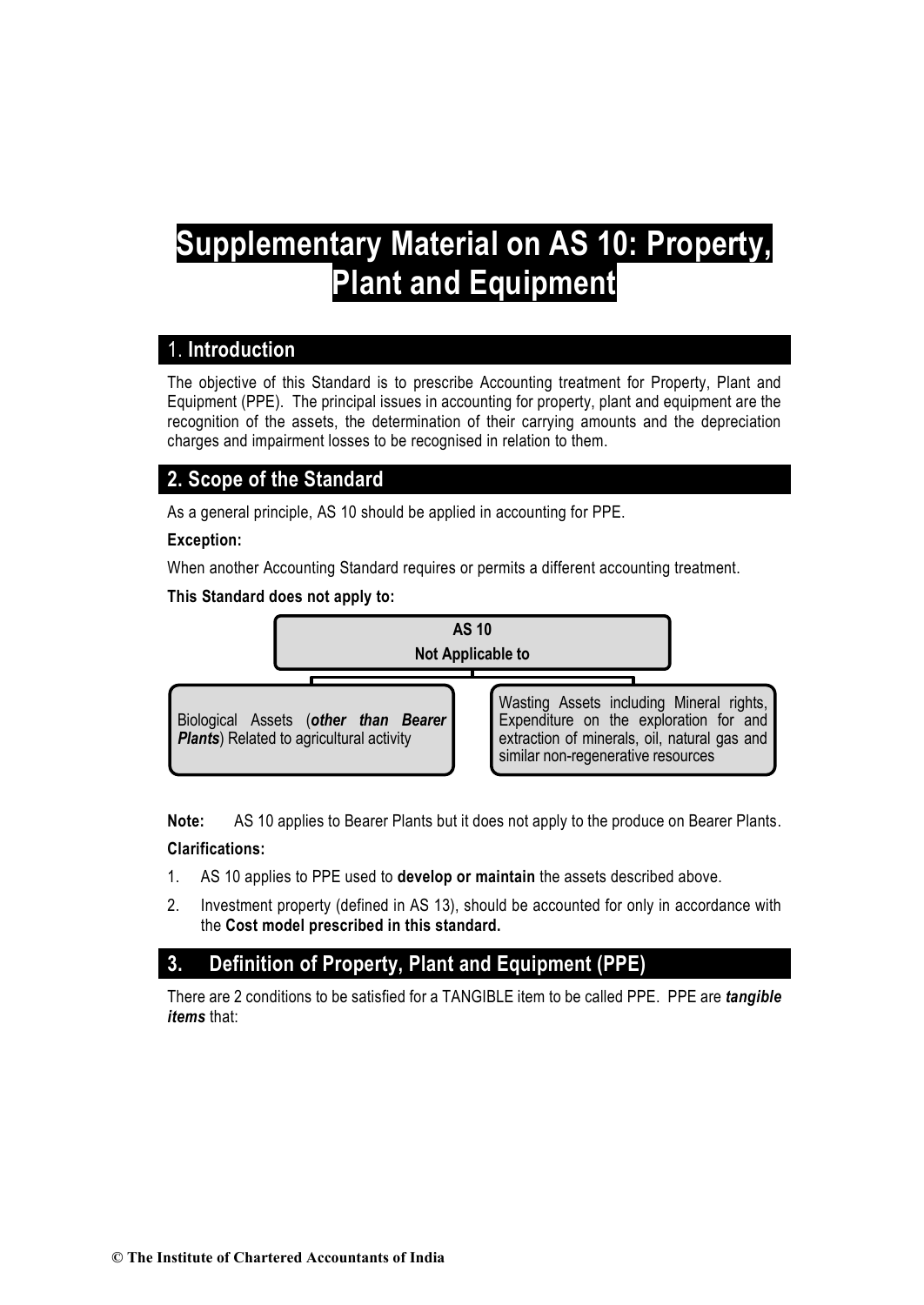

**Note:** Intangible items are covered under AS 26. AS 26 is not covered in syllabus of Paper 1 .

**"Administrative purposes":** The term 'Administrative purposes' has been used in **wider sense** to *include all business purposes.* **Thus, PPE would include assets used for:**

- Selling and distribution
- Finance and accounting
- Personnel and other functions

of an Enterprise.

Items of PPE may also be acquired for **safety or environmental reasons.** 

The acquisition of such PPE, although not directly increasing the future economic benefits of any particular existing item of PPE, may be necessary for an enterprise to obtain the future economic benefits from its other assets.

Such items of PPE qualify for recognition as assets because they enable an enterprise to derive future economic benefits from related assets in excess of what could be derived had those items not been acquired.

**Example:** A chemical manufacturer may install new chemical handling processes to comply with environmental requirements for the production and storage of dangerous chemicals; related plant enhancements are recognised as an asset because without them the enterprise is unable to manufacture and sell chemicals.

# **4. Other Definitions**

**1. Biological Asset:** An Accounting Standard on "Agriculture" is under formulation, which will, inter alia, cover accounting for livestock. Till the time, the Accounting Standard on "Agriculture" is issued, accounting for livestock meeting the definition of PPE, will be covered as per AS 10 (Revised).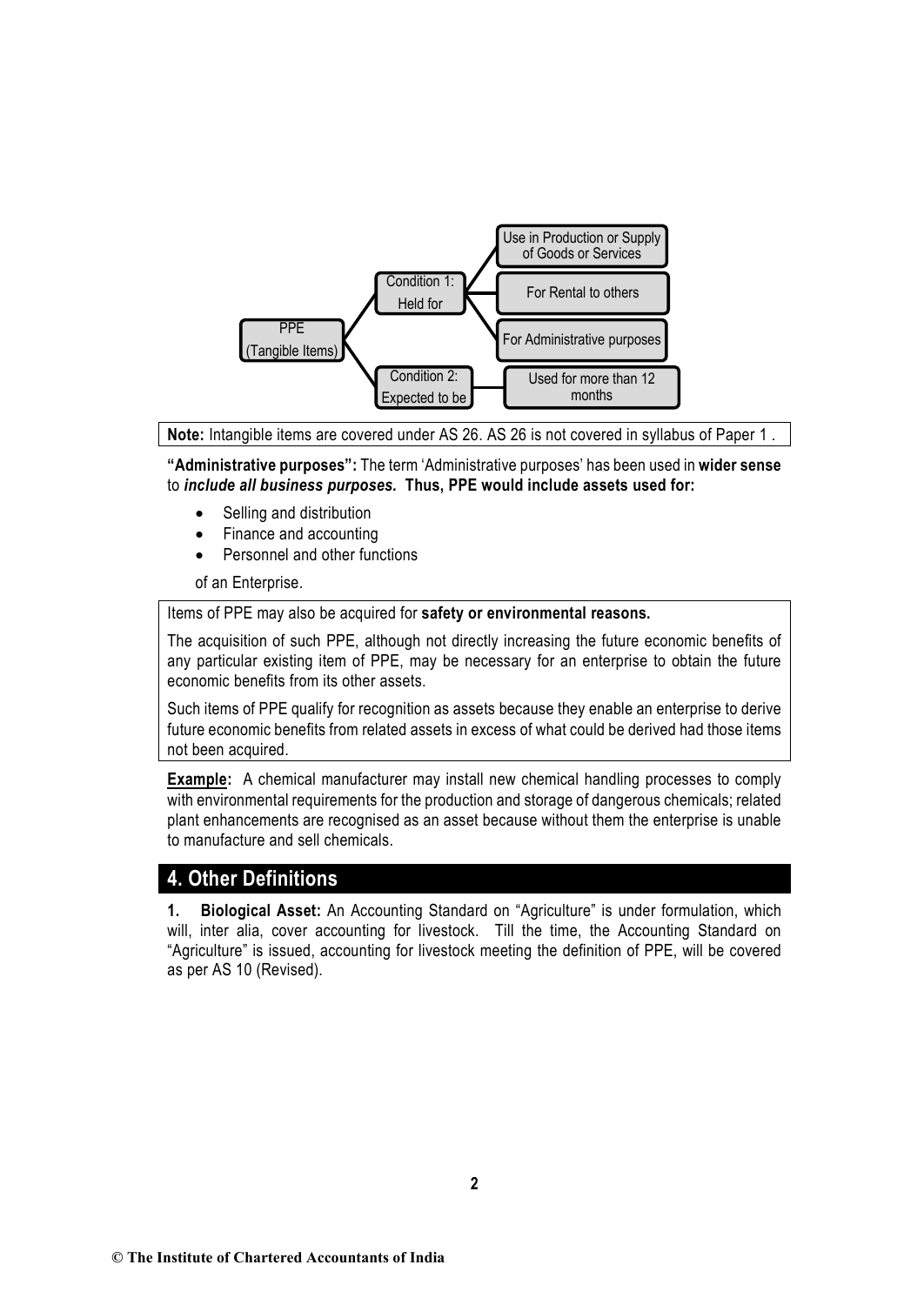

**2. Bearer Plant:** Is a plant that **(satisfies all 3 conditions):**

| Is used in the production or supply                              | • Of Agricultural produce                |
|------------------------------------------------------------------|------------------------------------------|
| Is expected to bear produce                                      | • For more than a period of<br>12 months |
| Has a remote likelihood of being<br>sold as Agricultural produce | • Except for incidental scrap<br>sales   |
|                                                                  |                                          |
|                                                                  |                                          |

**Note:** When bearer plants are no longer used to bear produce they might be cut down and sold as scrap. For example - use as firewood. Such incidental scrap sales would not prevent the plant from satisfying the definition of a Bearer Plant.

#### **The following are not Bearer Plants:**

- **(a)** Plants cultivated to be *harvested as* Agricultural produce **Example:** Trees grown for use as lumber
- **(b)** Plants cultivated *to produce* Agricultural produce when there is more than a remote likelihood that the entity will *also harvest and sell* the plant as agricultural produce, other than as incidental scrap sales

**Example:** Trees which are cultivated both for their fruit and their lumber

**(c)** Annual crops **Example:** Maize and wheat.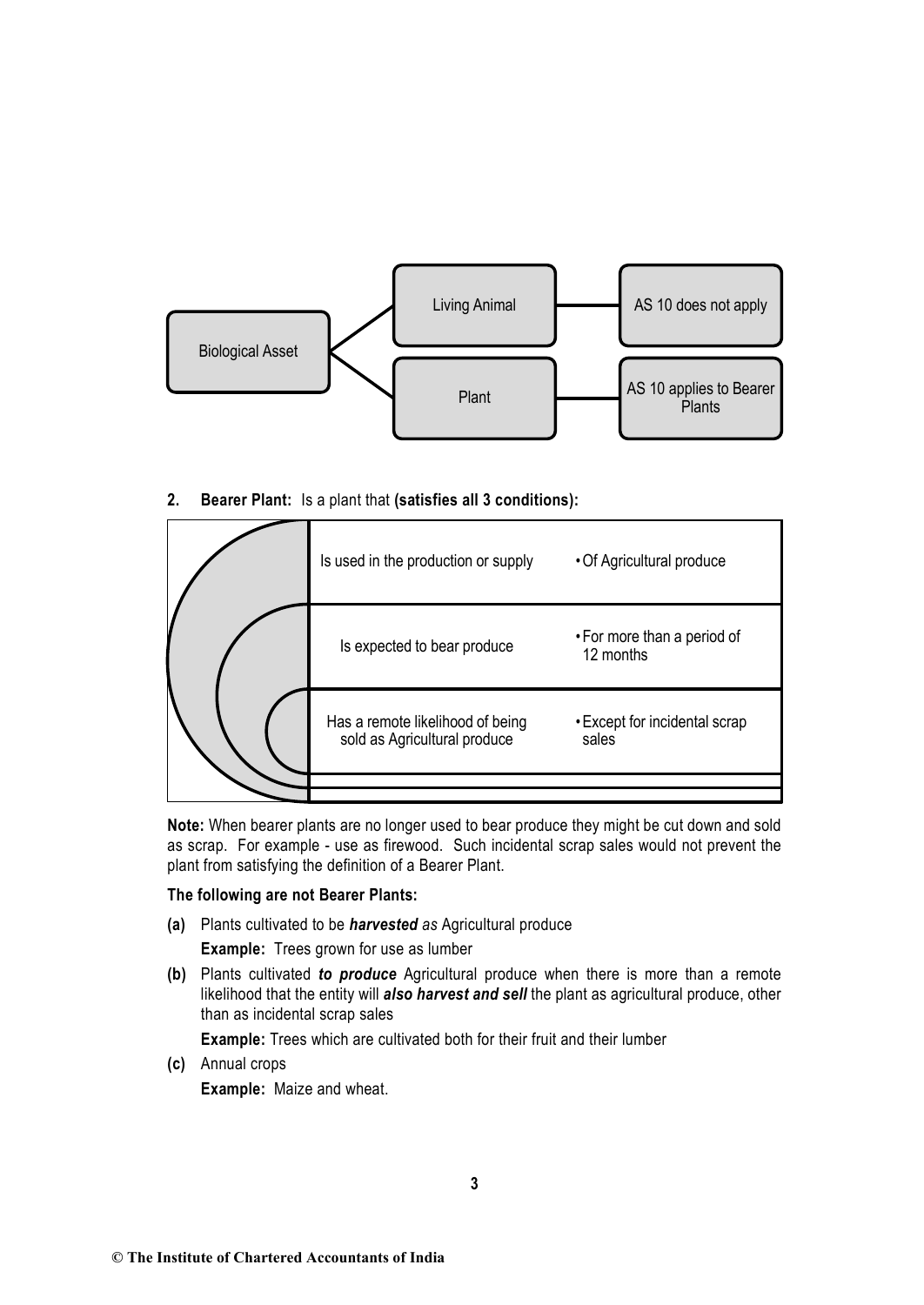Agricultural Produce is the **harvested product** of **Biological Assets** of the enterprise.

- **3. Agricultural Activity:** Is the **management** by an Enterprise of:
	- o Biological transformation; and
	- o Harvest of Biological Assets
	- For sale, Or
	- For conversion into Agricultural Produce, Or
	- Into additional Biological Assets.

# **5. Recognition Criteria for PPE**

The *cost of an item of PPE* should be recognised as an asset *if, and only if*:

- (a) It is probable that future economic benefits associated with the item will flow to the enterprise, and
- (b) The cost of the item can be measured reliably.

### **Notes:**

- 1. It may be **appropriate to aggregate individually insignificant items**, such as moulds, tools and dies and to apply the criteria to the aggregate value.
- 2. An enterprise **may decide to expense an item** which could otherwise have been included as PPE, because the amount of the expenditure is not material.

# **When do we apply the above criteria for Recognition?**

An enterprise evaluates under this recognition principle all its costs on **PPE at the time they are incurred.**

**These costs include costs incurred:**



# **6. Treatment of Spare Parts, Stand by Equipment and Servicing Equipment**

# **Case I If they meet the definition of PPE as per AS 10:**

• Recognised as PPE as per AS 10

# **Case II If they do not meet the definition of PPE as per AS 10:**

Such items are classified as Inventory as per AS 2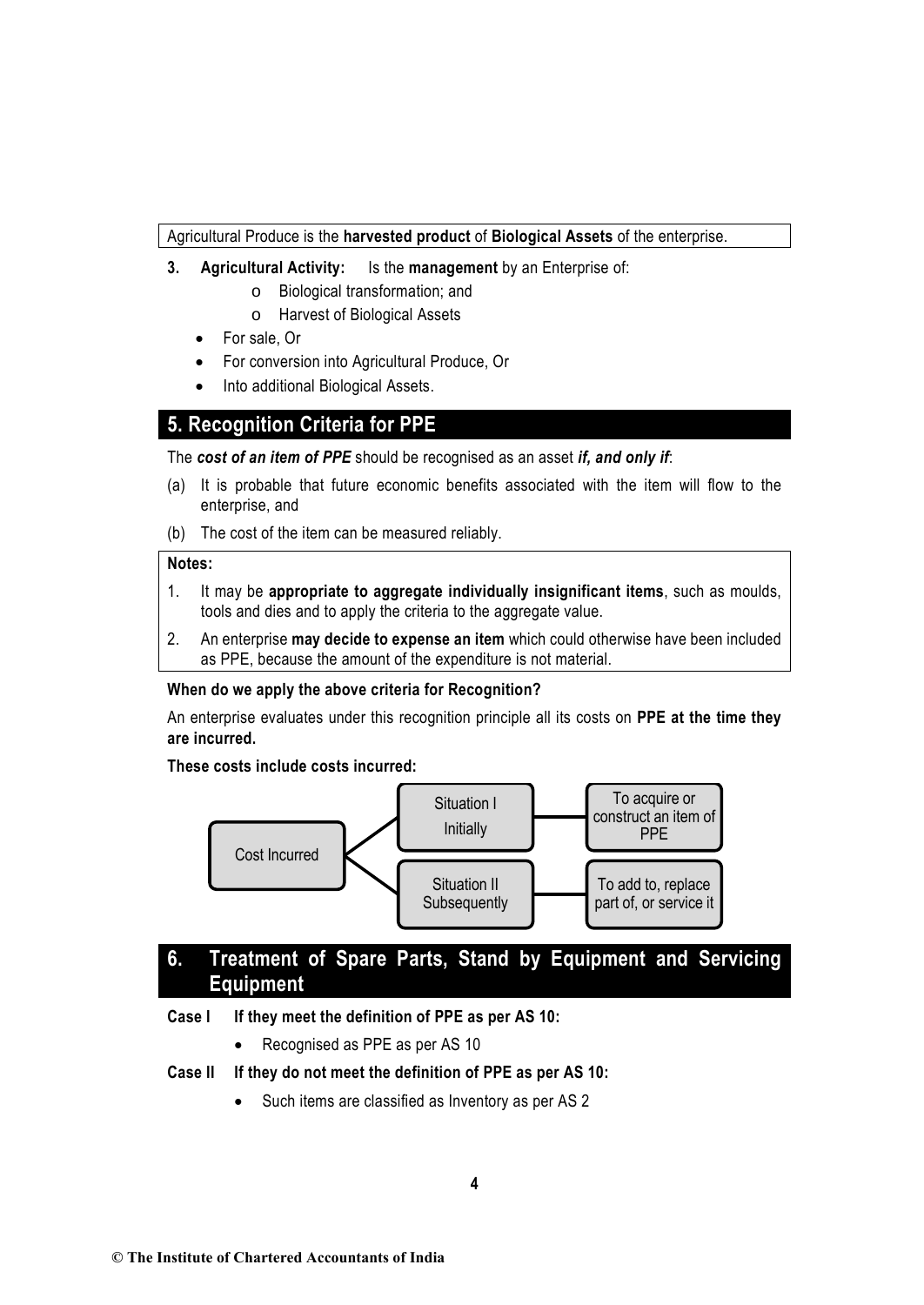### **Illustration 1 (Capitalising the cost of "Remodelling" a Supermarket)**

*Entity A, a supermarket chain, is renovating one of its major stores. The store will have more available space for in store promotion outlets after the renovation and will include a restaurant. Management is preparing the budgets for the year after the store reopens, which include the cost of remodelling and the expectation of a 15% increase in sales resulting from the store renovations, which will attract new customers. State whether the remodeling cost will be capitalized or not.*

# **Solution**

The expenditure in remodelling the store will create future economic benefits (in the form of 15% of increase in sales) and the cost of remodelling can be measured reliably, therefore, it should be capitalised.

# **7. Treatment of Subsequent Costs**

# **Cost of day-to-day servicing**

### **Meaning:**

Costs of day-to-day servicing are primarily the costs of labour and consumables, and may include the cost of small parts. The purpose of such expenditures is often described as for the **'Repairs and Maintenance'** of the item of PPE.

# **Accounting Treatment:**

An enterprise does not recognise in the carrying amount of an item of PPE the costs of the dayto-day servicing of the item. Rather, these costs are recognised in the Statement of Profit and Loss as incurred.

# **Replacement of Parts of PPE**

Parts of some items of PPE may require replacement at regular intervals.

# **Examples:**

- 1. A furnace may require relining after a specified number of hours of use.
- 2. Aircraft interiors such as seats and galleys may require replacement several times during the life of the airframe.
- 3. Major parts of conveyor system, such as, conveyor belts, wire ropes, etc., may require replacement several times during the life of the conveyor system.
- 4. Replacing the interior walls of a building, or to make a non-recurring replacement.

# **Accounting Treatment:**

An enterprise recognises in the carrying amount of an item of PPE the cost of replacing part of such an item when that cost is incurred if the recognition criteria are met.

**Note:** The carrying amount of those parts that are **replaced is derecognised** in accordance with the de-recognition provisions of this Standard.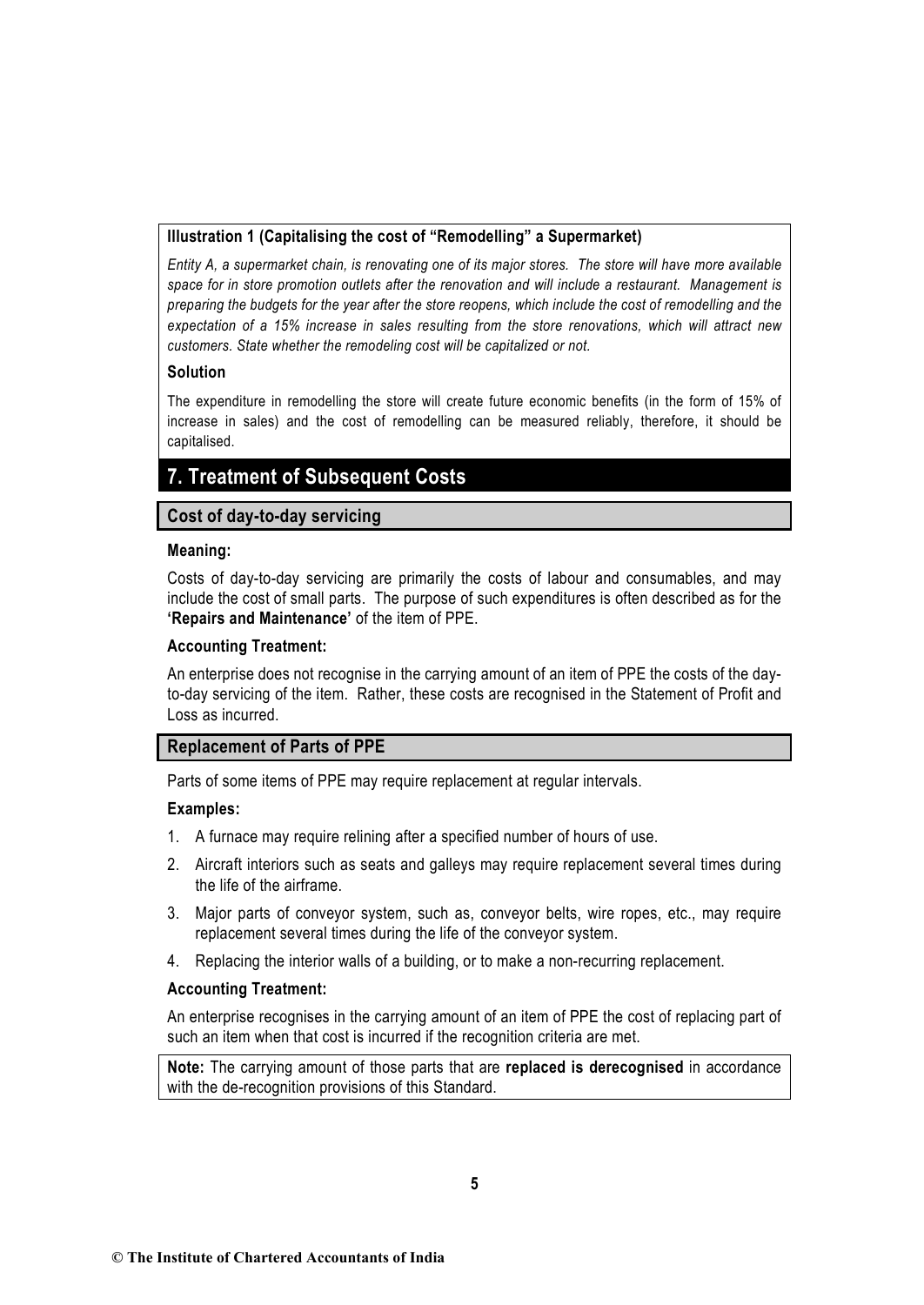# **Regular Major Inspections - Accounting Treatment**

When each major inspection is performed, its cost is recognised in the carrying amount of the item of PPE as a replacement, if the recognition criteria are satisfied.

Any remaining carrying amount of the cost of the previous inspection (as distinct from physical parts) is derecognised.

#### **Illustration 2**

*What happens if the cost of the previous part/inspection was/ was not identified in the transaction in which the item was acquired or constructed? (Related to Issue 2 and 3)* 

#### **Solution**

De-recognition of the carrying amount occurs **regardless** of whether the cost of the previous part/inspection was identified in the transaction in which the item was acquired or constructed.

#### **Illustration 3**

*What will be your answer in the above question, if it is not practicable for an enterprise to determine the carrying amount of the replaced part/inspection?*

#### **Solution**

It may use the cost of the replacement or the estimated cost of a future similar inspection as an indication of what the cost of the replaced part/existing inspection component was when the item was acquired or constructed.

# **8. Measurement of PPE**



# **9. Measurement at Recognition**

An item of PPE that qualifies for recognition as an asset should be measured **at its cost**.

#### **What are the elements of Cost?**

**Cost of an item of PPE comprises:**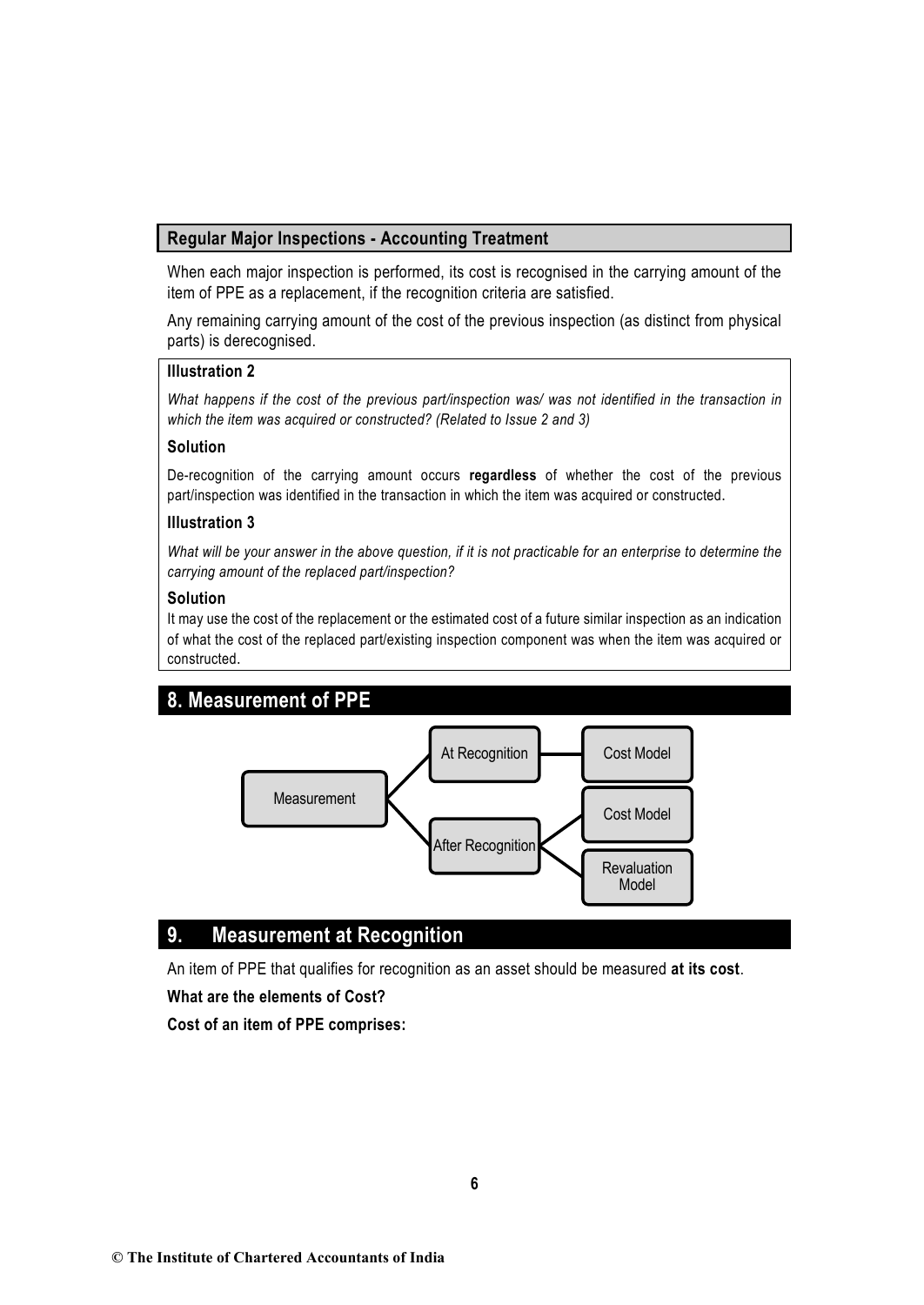

Let us understand the above in detail.

#### **A. Purchase Price:**

- It includes import duties and non –refundable purchase taxes.
- It requires deduction of Trade discounts and rebates

#### **B. Directly Attributable Costs:**

Any costs directly attributable **to bringing** the asset to the '**location and condition'** necessary for it to be capable of operating in the manner intended by management

Recognition of costs in the carrying amount of an item of PPE **ceases** when the item is in the location and condition necessary for it to be capable of operating in the manner intended by management.

#### **Examples of directly attributable costs are:**

- 1. Costs of site preparation
- 2. Initial delivery and handling costs
- 3. Installation and assembly costs
- 4. Costs of testing whether the asset is functioning properly, after deducting the net proceeds from selling any items produced while bringing the asset to that location and condition (such as samples produced when testing equipment)
- 5. Professional fees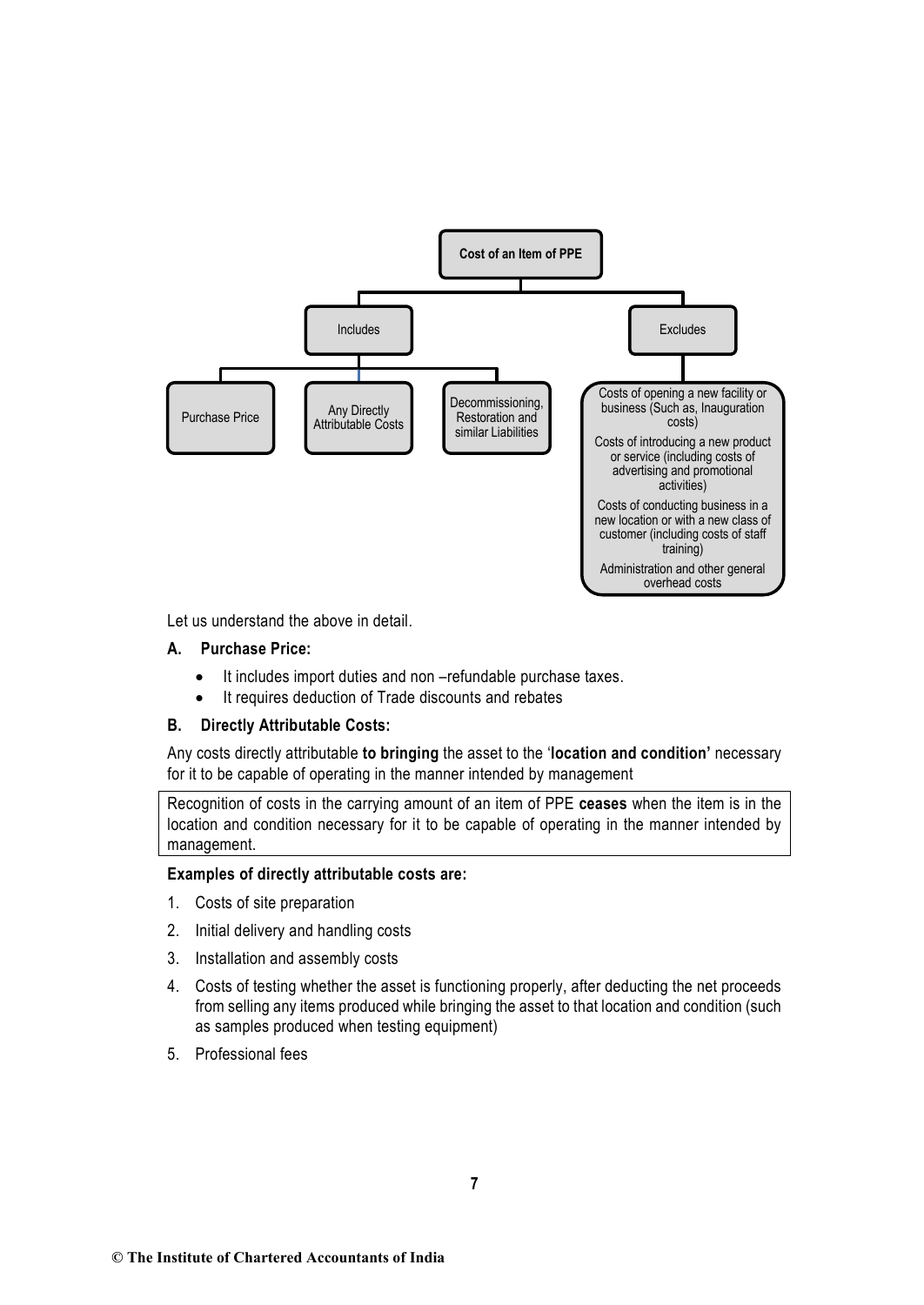### **The following costs are not included in the carrying amount of an item of PPE:**

- 1. Costs incurred while an item capable of operating in the manner intended by management has yet to be brought into use or is operated at less than full capacity.
- 2. Initial operating losses, such as those incurred while demand for the output of an item builds up. And
- 3. Costs of relocating or reorganising part or all of the operations of an enterprise.

**Note:** Some operations occur in connection with the construction or development of an item of PPE, but are not necessary to bring the item to the location and condition necessary for it to be capable of operating in the manner intended by management. These incidental operations may occur before or during the construction or development activities.

**Example:** Income may be earned through using a building site as a car park until construction starts because incidental operations are not necessary to bring an item to the location and condition necessary for it to be capable of operating in the manner intended by management, the income and related expenses of incidental operations are recognised in the Statement of Profit and Loss and included in their respective classifications of income and expense.

### **Illustration 4**

*Entity A has an existing freehold factory property, which it intends to knock down and redevelop. During the redevelopment period the company will move its production facilities to another (temporary) site. The following incremental costs will be incurred:* 

- *1.* Setup costs of  $\bar{\tau}$  5,00,000 to install machinery in the new location.
- *2. Rent of* ` *15,00,000*
- 3. Removal costs of  $\bar{\tau}$  3,00,000 to transport the machinery from the old location to the temporary *location.*

*Can these costs be capitalised into the cost of the new building?*

# **Solution**

Constructing or acquiring a new asset may result in incremental costs that would have been avoided if the asset had not been constructed or acquired. These costs are not to be included in the cost of the asset if they are not directly attributable to bringing the asset to the location and condition necessary for it to be capable of operating in the manner intended by management. The costs to be incurred by the company do not meet the requirement of AS 10 and therefore, cannot be capitalised.

# **C. Decommissioning, Restoration and similar Liabilities:**

Initial estimate of the costs of dismantling, removing the item and restoring the site on which it is located, referred to as 'Decommissioning, Restoration and similar Liabilities', the obligation for which an enterprise incurs either when the item is acquired or as a consequence of having used the item during a particular period for purposes **other than** to produce inventories during that period.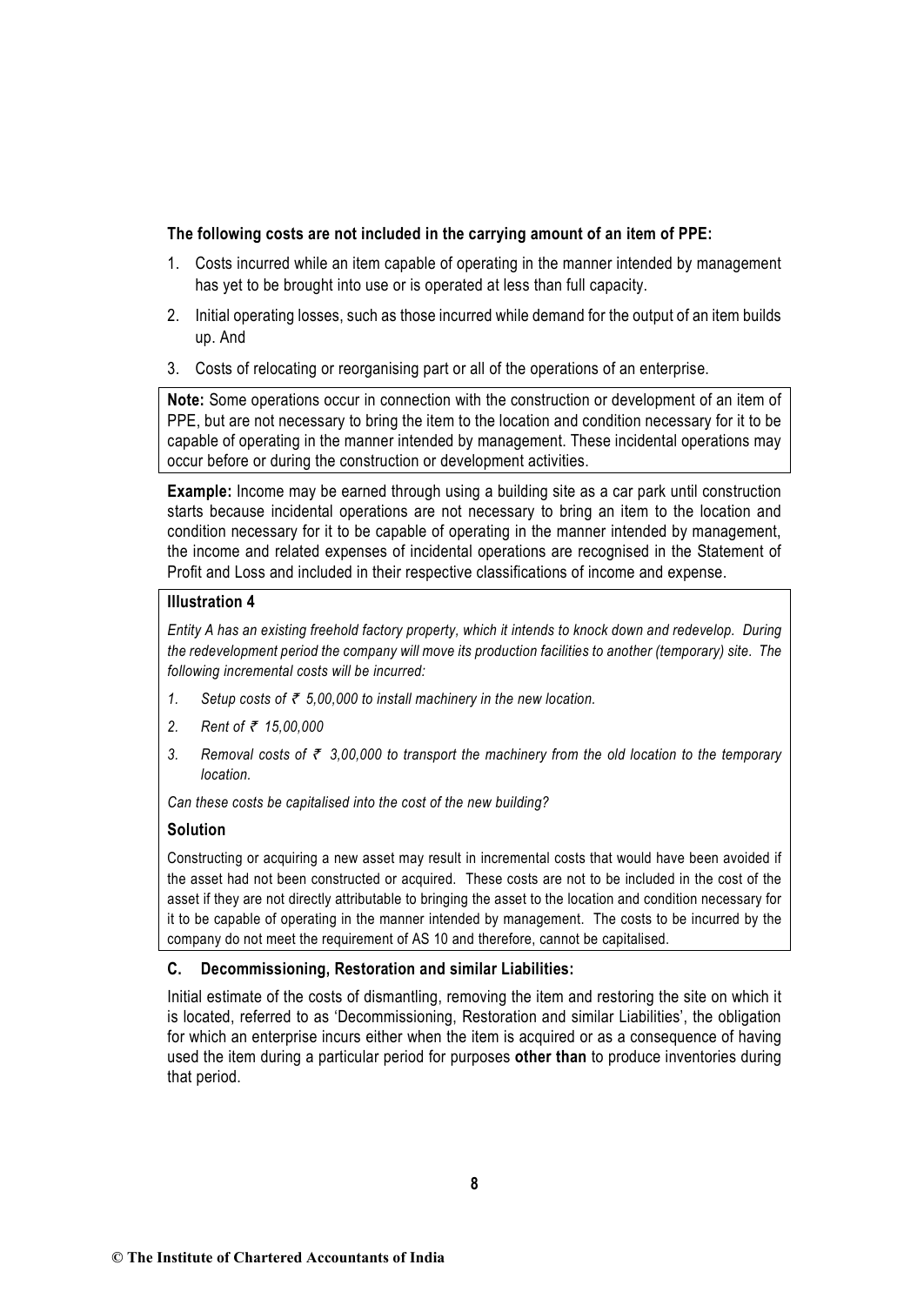**Exception:** An enterprise applies AS 2 "Valuation of Inventories", to the costs of obligations for dismantling, removing and restoring the site on which an item is located that are incurred during a particular period as a consequence of having used the item to produce inventories during that period.

# **10. Cost of a Self-constructed Asset**

Cost of a self-constructed asset is determined using the same principles as for an acquired asset.

- **1.** If an enterprise makes similar assets for sale in the normal course of business, the cost of the asset is usually the same as the cost of constructing an asset for sale (see AS 2). Therefore, any **internal profits are eliminated** in arriving at such costs.
- **2.** Cost of **abnormal amounts** of wasted material, labour, or other resources incurred in self constructing an asset is **not included** in the cost of the asset.
- **3. Bearer plants** are accounted for in the same way as self-constructed items of PPE before they are in the location and condition necessary to be capable of operating in the manner intended by management.

# **11. Measurement of Cost**

Cost of an item of PPE is the **cash price equivalent** at the recognition date.

#### **A. If payment is deferred beyond normal credit terms:**

Total payment - Cash price equivalent

- Is recognised as Interest over the period of credit
- unless such interest is capitalised in accordance with other accounting standards.
- **B. PPE acquired in Exchange for a Non-monetary Asset or Assets Or A combination of Monetary and Non-monetary Assets:**

#### Cost of such an item of PPE is **measured at fair value unless:**

- (a) Exchange transaction lacks commercial substance; Or
- (b) Fair value of neither the asset(s) received nor the asset(s) given up is reliably measurable.

### **Note:**

- 1. The acquired item(s) is/are measured in this manner even if an enterprise cannot immediately derecognise the asset given up.
- 2. If the acquired item(s) is/are not measured at fair value, its/their cost is measured at the carrying amount of the asset(s) given up.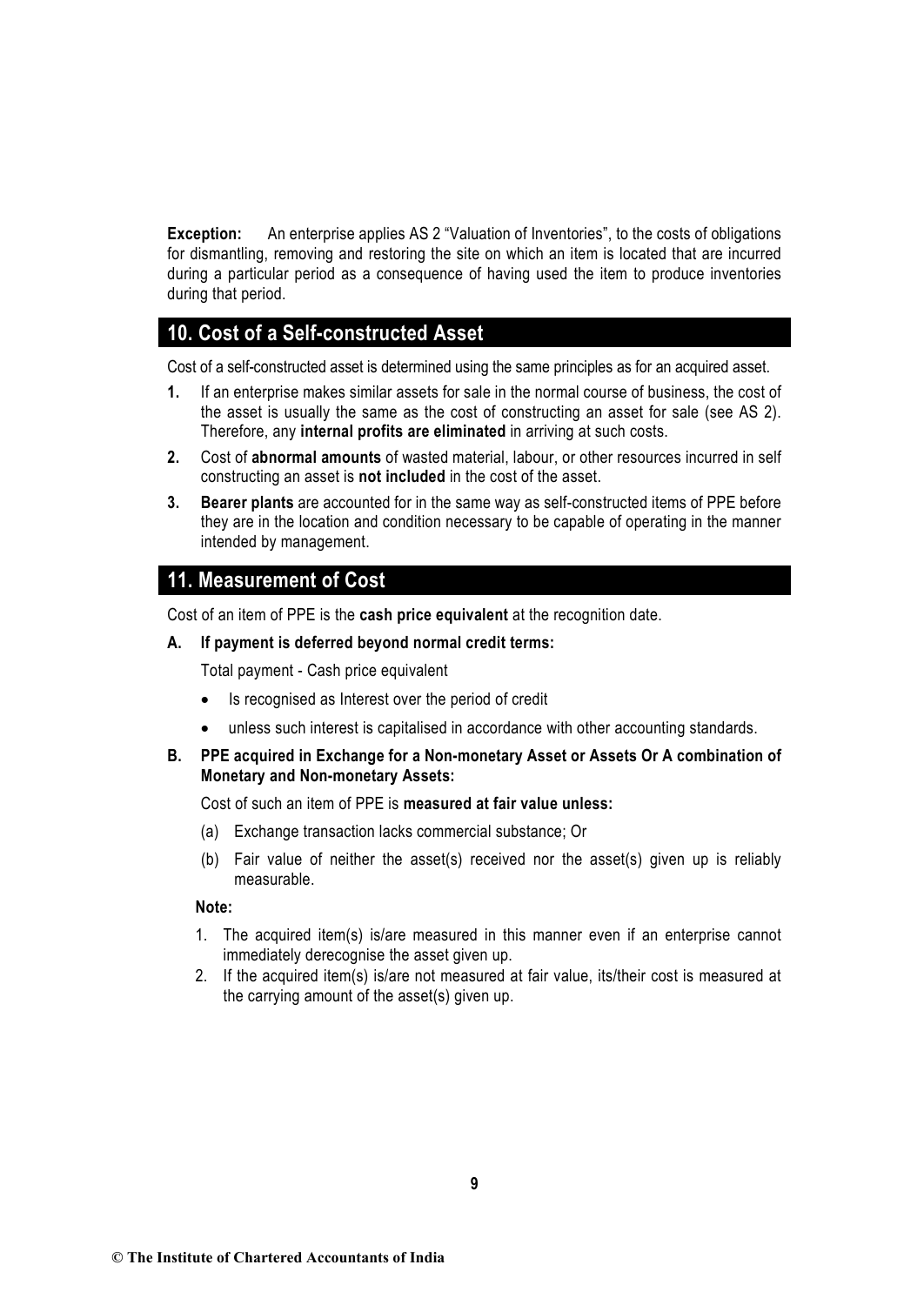# **12. Measurement after Recognition**

An enterprise should choose

- **Either** Cost model,
- **Or** Revaluation model

as its accounting policy and should apply that policy to an entire **class of PPE**.

**Class of PPE:** A class of PPE is a grouping of assets of a **similar nature and use** in operations of an enterprise.

# **Examples of separate classes:**

- (a) Land
- (b) Land and Buildings
- (c) Machinery
- (d) Ships
- (e) Aircraft
- (f) Motor Vehicles
- (g) Furniture and Fixtures
- (h) Office Equipment
- (i) Bearer plants

# **Cost Model**

After recognition as an asset, an item of PPE should be carried at:

Cost **-** Any Accumulated Depreciation **-** Any Accumulated Impairment losses

# **Revaluation Model**

After recognition as an asset, an item of PPE whose fair value can be measured reliably should be carried at a revalued amount.

| Carrying value                                     |                          |
|----------------------------------------------------|--------------------------|
| Less: Any subsequent accumulated impairment losses | $(-)$                    |
| Less: Any subsequent accumulated depreciation      | $(-)$                    |
| Fair value at the date of the revaluation          | $\overline{\phantom{0}}$ |

# **Revaluation for entire class of PPE**

If an item of PPE is revalued, the entire class of PPE to which that asset belongs should be revalued.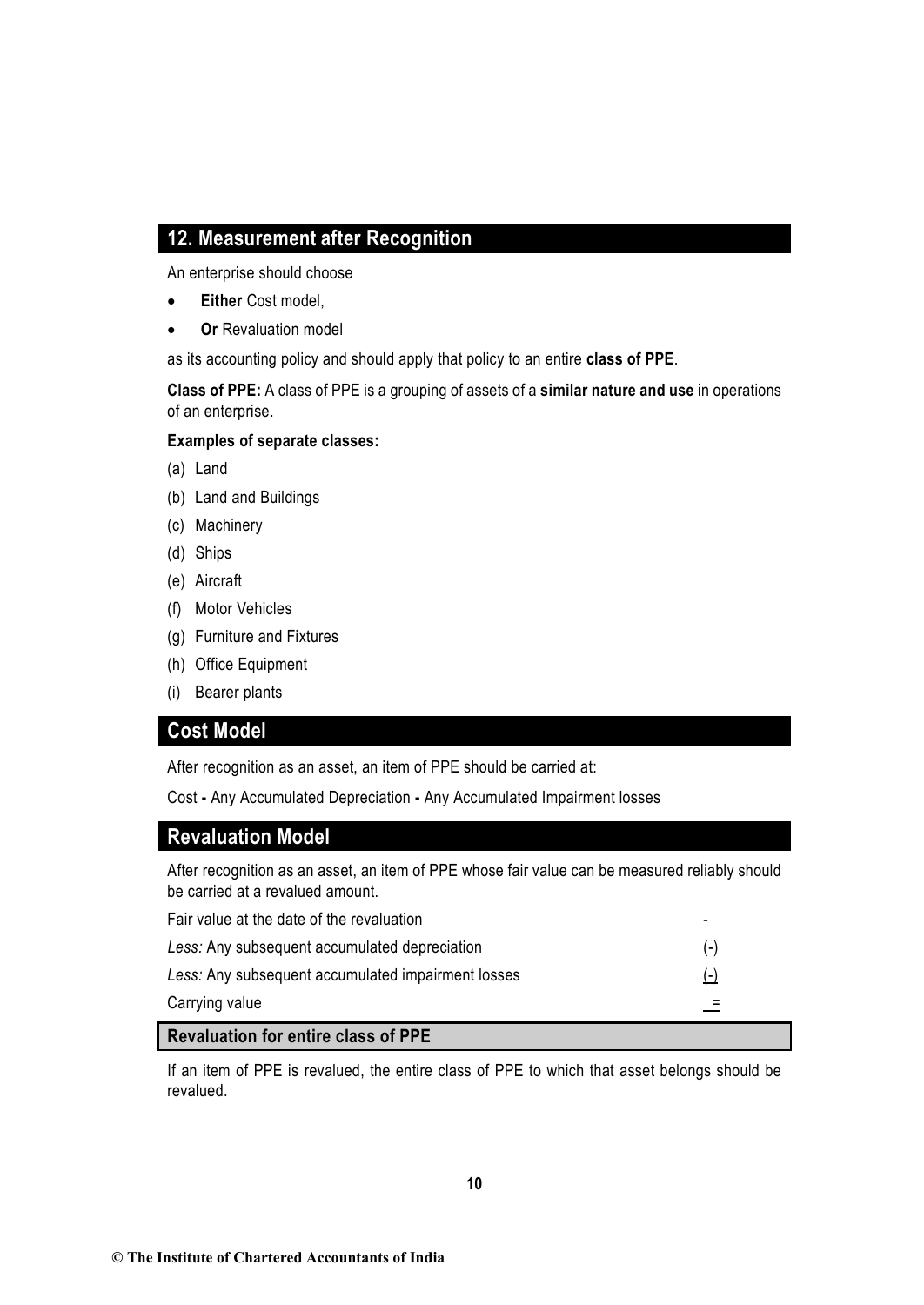#### **Illustration 5 (Revaluation on a class by class basis)**

*Entity A is a large manufacturing group. It owns a number of industrial buildings, such as factories and warehouses and office buildings in several capital cities. The industrial buildings are located in industrial zones, whereas the office buildings are in central business districts of the cities. Entity A's management want to apply the revaluation model as per AS 10 to the subsequent measurement of the office buildings but continue to apply the historical cost model to the industrial buildings.* 

*State whether this is acceptable under AS 10 or not with reasons?* 

#### **Solution**

Entity A's management can apply the revaluation model only to the office buildings. The office buildings can be clearly distinguished from the industrial buildings in terms of their function, their nature and their general location. AS 10 permits assets to be revalued on a class by class basis.

The different characteristics of the buildings enable them to be classified as different PPE classes. The different measurement models can, therefore, be applied to these classes for subsequent measurement.

All properties within the class of office buildings must, therefore, be carried at revalued amount.

### **Frequency of Revaluations**

Revaluations should be made with **sufficient regularity** to ensure that the carrying amount does not differ materially from that which would be determined using Fair value at the Balance Sheet date.

The frequency of revaluations depends upon the changes in fair values of the items of PPE being revalued.

When the fair value of a revalued asset differs materially from its carrying amount, a further revaluation is required.

#### **A. Items of PPE experience significant and volatile changes in Fair value**

Annual revaluation shall be done.

#### **B. Items of PPE with only insignificant changes in Fair value**

Revaluation shall be done at an interval of 3 or 5 years.

#### **Determination of Fair Value**

Fair value of items of PPE is usually determined from **market-based evidence** by appraisal that is normally undertaken by professionally qualified valuers.

If there is **no market-based evidence** of fair value because of the specialised nature of the item of PPE and the item is rarely sold, except as part of a continuing business, an enterprise may need to estimate fair value using an income approach.

#### **Example:**

Based on

• Discounted cash flow projections, Or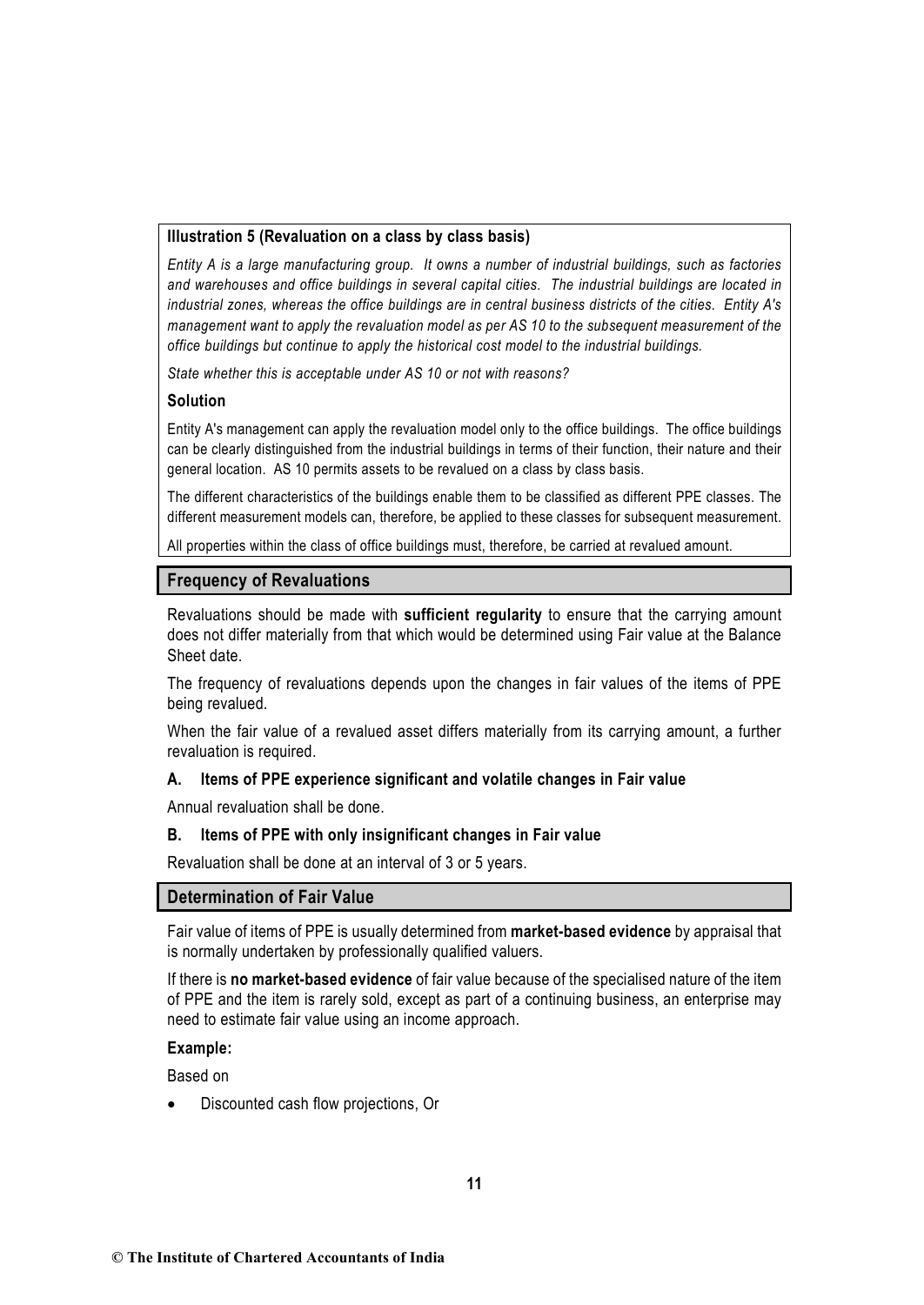• A depreciated replacement cost approach

Which aims at making a **realistic estimate of the current cost** of acquiring or constructing an item that has the same service potential as the existing item.

# **13. Accounting Treatment of Revaluations**

When an item of PPE is revalued, the carrying amount of that asset is adjusted to the revalued amount.

### **At the date of the revaluation, the asset is treated in one of the following ways:**

**A. Technique 1:** Gross carrying amount is adjusted in a manner that is consistent with the revaluation of the carrying amount of the asset.

Gross carrying amount

- May be restated by reference to observable market data, or
- May be restated proportionately to the change in the carrying amount.

### **Accumulated depreciation at the date of the revaluation is**

• Adjusted to equal the difference between the gross carrying amount and the carrying amount of the asset after taking into account accumulated impairment losses

### **Example on Technique I**

PPE is revalued to  $\bar{\tau}$  1,500 consisting of  $\bar{\tau}$  2,500 Gross cost and  $\bar{\tau}$  1,000 Depreciation based on observable market data.

Details of the PPE before and after revaluation are as follows:

| <b>Particulars</b>                                         | Cost/Revalued<br>Cost | <b>Accumulated</b><br>depreciation | <b>Net book</b><br>value |
|------------------------------------------------------------|-----------------------|------------------------------------|--------------------------|
| PPE before revaluation                                     | 1,000                 | 400                                | 600                      |
| <b>Fair Value</b>                                          |                       |                                    | 1,500                    |
| <b>Revaluation Gain</b>                                    |                       |                                    | 900                      |
| Gain allocated proportionately to cost<br>and depreciation | 1,500                 | 600                                | 900                      |
| <b>PPE</b> after revaluation                               | 2,500                 | 1,000                              | 1,500                    |

The increase on revaluation is ₹ 900 (i.e., ₹ 1,500 – ₹ 600).

**B. Technique 2:** Accumulated depreciation Is eliminated against the Gross Carrying amount of the asset

#### **Example on Technique II**

#### **(Taking the information given in the above Example)**

Details of the PPE before and after revaluation are as follows: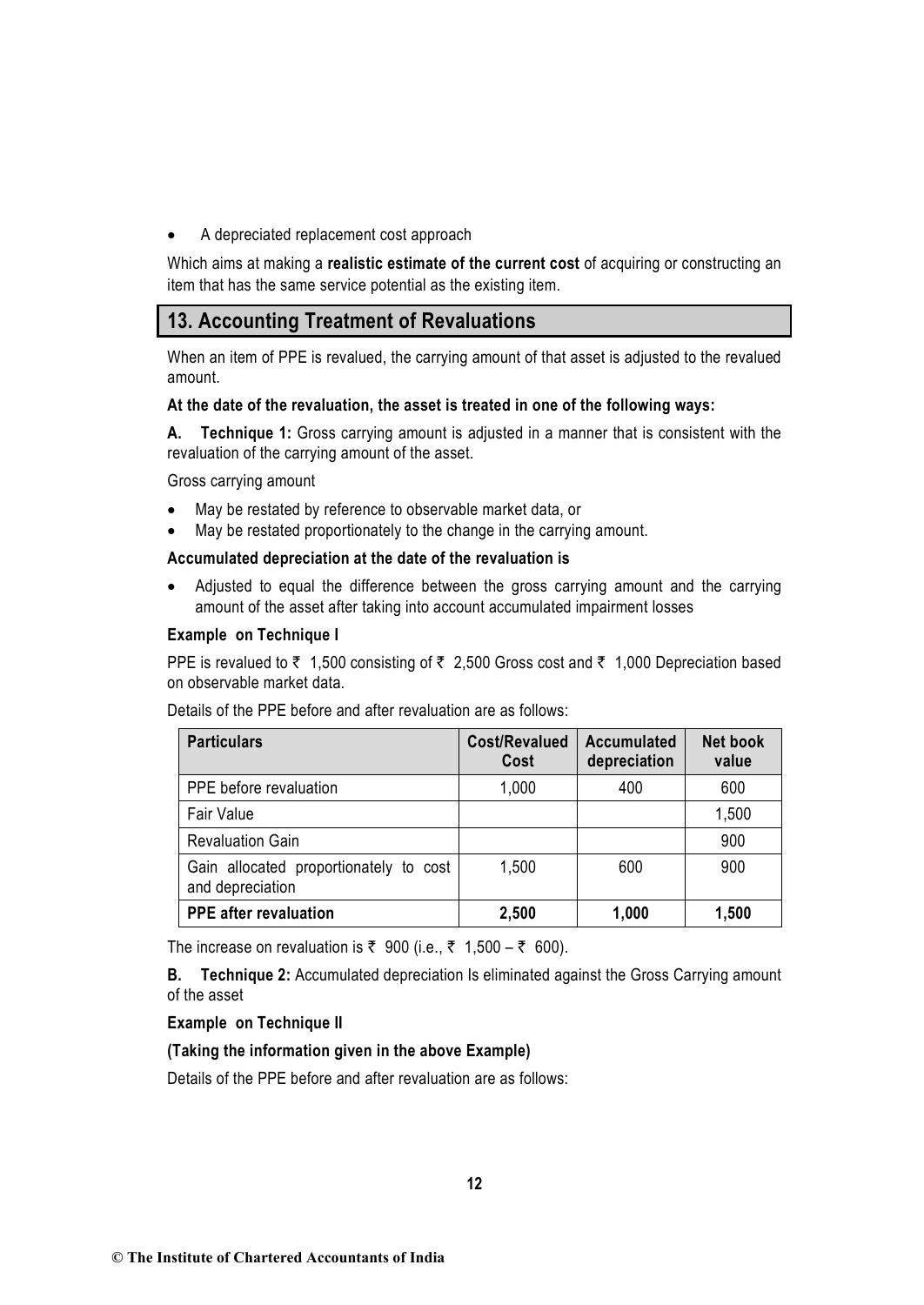| <b>Particulars</b>           | Cost/Revalued<br>Cost | <b>Accumulated</b><br>depreciation | <b>Net book</b><br>value |
|------------------------------|-----------------------|------------------------------------|--------------------------|
| PPE before revaluation       | 1,000                 | 400                                | 600                      |
| <b>PPE</b> after revaluation | 1,500                 |                                    | 1,500                    |
| <b>Revaluation gain</b>      | 500                   | 400                                |                          |

The increase on revaluation is  $\overline{\zeta}$  900 (i.e.,  $\overline{\zeta}$  500 +  $\overline{\zeta}$  400).

#### **Revaluation - Increase or Decrease**



#### **Treatment of Revaluation Surplus**

The revaluation surplus included in owners' interests in respect of an item of PPE may be transferred to the **Revenue Reserves when the asset is derecognised.** 

#### **Case I : When whole surplus is transferred:**

When the asset is:

- Retired; Or
- Disposed of

#### **Case II : Some of the surplus may be transferred as the asset is used by an enterprise:**

In such a case, the amount of the surplus transferred would be:

Depreciation (based on Revalued Carrying amount) – Depreciation (based on Original Cost)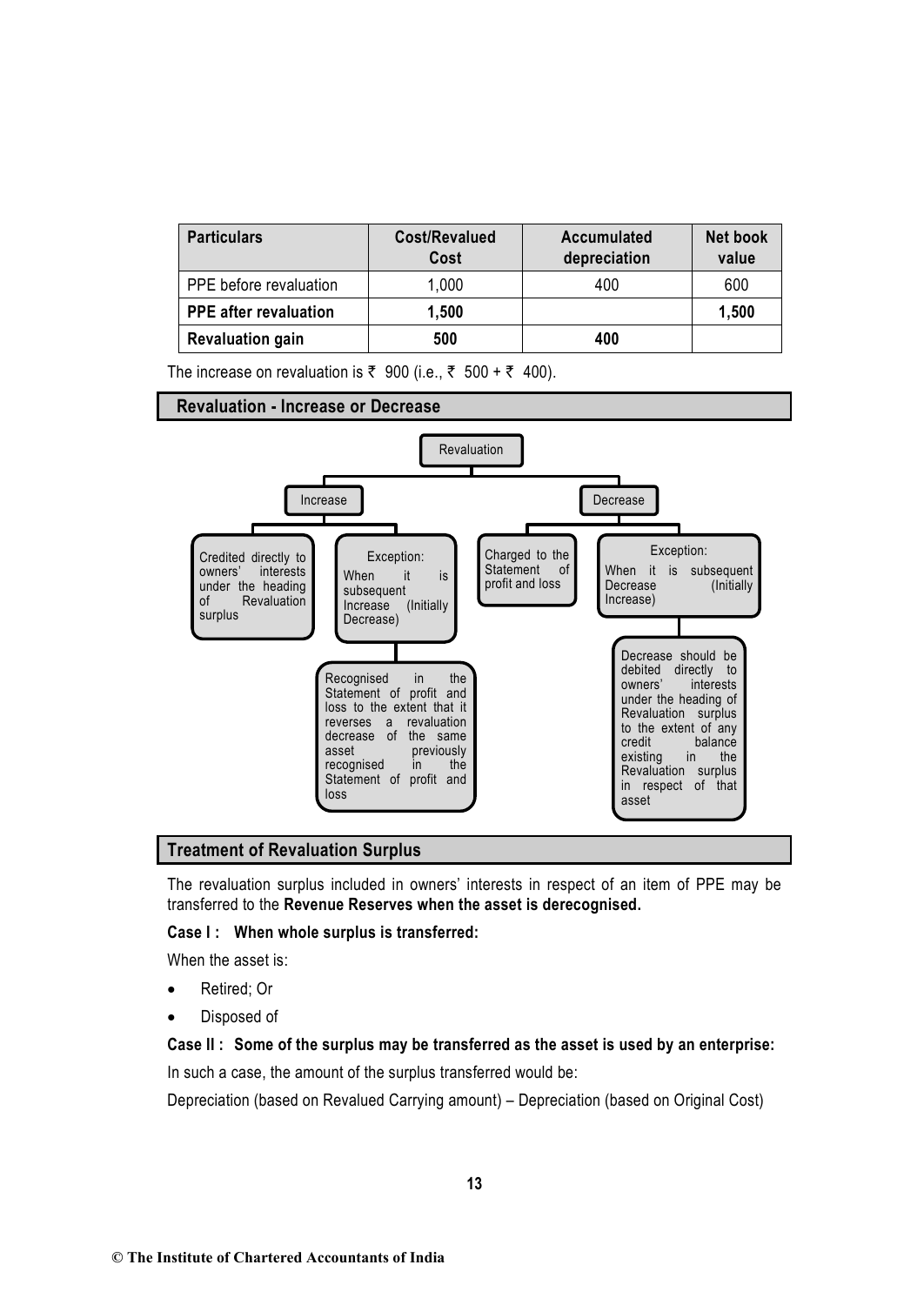Transfers from Revaluation Surplus to the Revenue Reserves are **not made** through the Statement of Profit and Loss.

# **14. Depreciation**

#### **Component Method of Depreciation:**

Each part of an item of PPE with a cost that is **significant in relation to the total cost** of the item should be depreciated separately.

**Example:** It may be appropriate to depreciate separately the airframe and engines of an aircraft, whether owned or subject to a finance lease.

### **Is Grouping of Components possible?**

Yes.

A significant part of an item of PPE may have a useful life and a depreciation method that are the same as the useful life and the depreciation method of another significant part of that same item. Such parts **may be grouped** in determining the depreciation charge.

### **Accounting Treatment:**

Depreciation charge for each period should be recognised in the Statement of Profit and Loss unless it is included in the carrying amount of another asset.

#### **Examples on Exception:**

**AS 2:** Depreciation of manufacturing plant and equipment is included in the costs of conversion of inventories as per AS 2.

# **Depreciable Amount and Depreciation Period**

 **What is "Depreciable Amount"?**

#### **Depreciable amount is:**

Cost of an asset (or other amount substituted for cost i.e. revalued amount) - Residual value

The depreciable amount of an asset should be **allocated on a systematic basis** over its useful life.

# **Review of Residual Value and Useful Life of an Asset**

Residual value and the useful life of an asset should be reviewed **at least at each financial year-end** and, if expectations differ from previous estimates, the change(s) should be accounted for as a **change in an accounting estimate**.

#### **Illustration 6 (Change in estimate of useful life)**

*Entity A purchased an asset on 1st January 2013 for* ` *1,00,000 and the asset had an estimated useful life of 10 years and a residual value of nil.*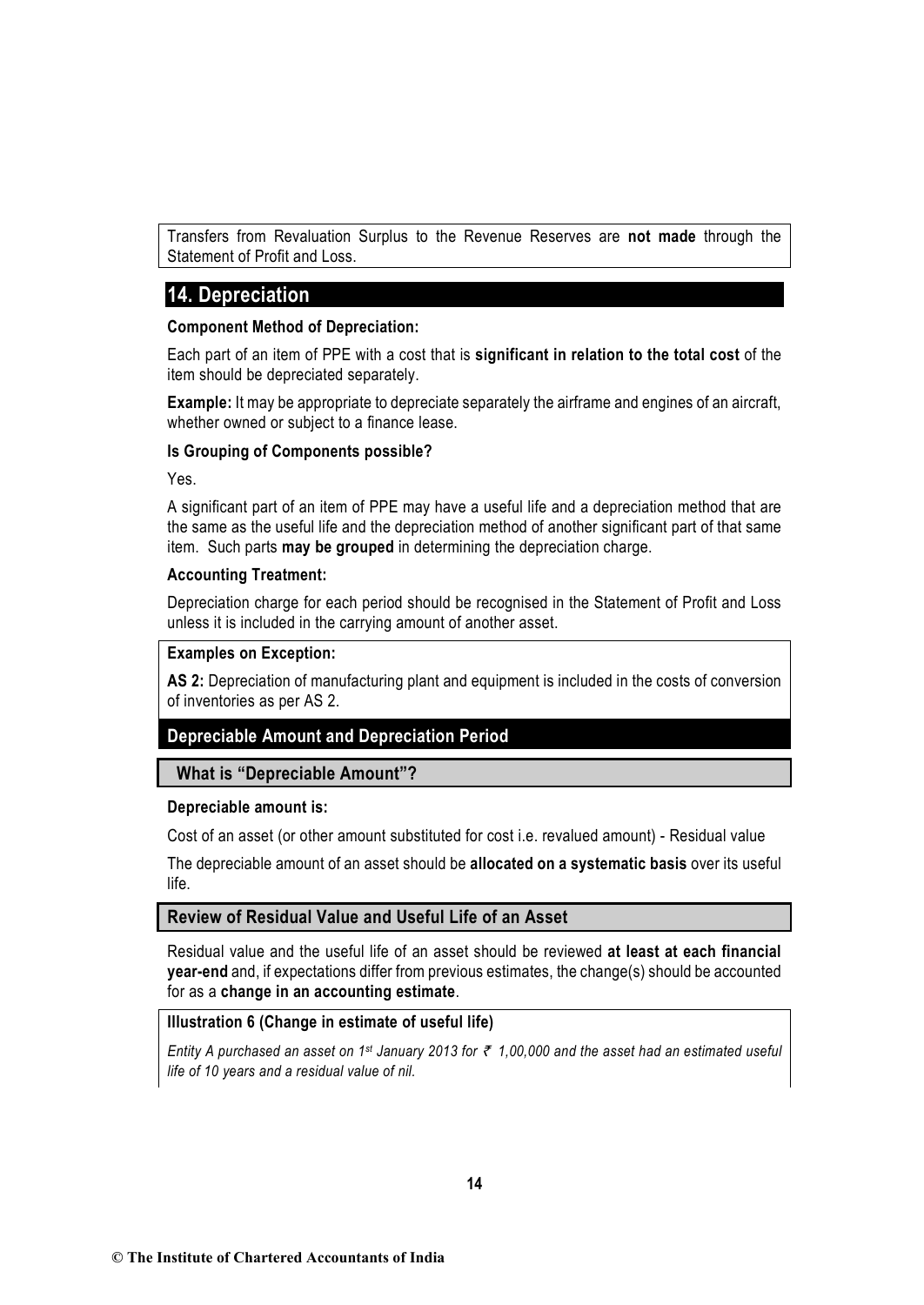*On 1st January 2017, the directors review the estimated life and decide that the asset will probably be useful for a further 4 years.* 

*Calculate the amount of depreciation for each year, if company charges depreciation on Straight Line basis.*

#### **Solution**

The entity has charged depreciation using the straight-line method at  $\bar{\tau}$  10,000 per annum i.e (1,00,000/10 years).

On 1<sup>st</sup> January 2017, the asset's net book value is  $[1.00,000 - (10,000 \times 4)]$  ₹ 60,000.

The remaining useful life is 4 years.

The company should amend the annual provision for depreciation to charge the unamortised cost over the revised remaining life of four years.

Consequently, it should charge depreciation for the next 4 years at  $\bar{\tau}$  15,000 per annum i.e. (60,000 / 4 years).

**Note:** Depreciation is recognised even if the Fair value of the Asset exceeds its Carrying Amount. Repair and maintenance of an asset do not negate the need to depreciate it.

#### **Commencement of period for charging Depreciation**

Depreciation of an asset begins when it is **available for use**, i.e., when it is in the location and condition necessary for it to be capable of operating in the manner intended by the management.

#### **Cessesation of Depreciation**

#### **I. Depreciation ceases to be charged when asset's residual value exceeds its carrying amount**

The residual value of an asset may increase to an amount equal to or greater than its carrying amount. If it does, depreciation charge of the asset is zero **unless and until** its residual value subsequently decreases to an amount below its carrying amount.

#### **Illustration 7 (Depreciation where residual value is the same as or close to Original cost)**

*A property costing* ` *10,00,000 is bought in 2016. Its estimated total physical life is 50 years. However, the company considers it likely that it will sell the property after 20 years.* 

*The estimated residual value in 20 years' time, based on 2016 prices, is:*

*Case (a)* ` *10,00,000*

*Case (b) ₹ 9,00,000.* 

*Calculate the amount of depreciation.*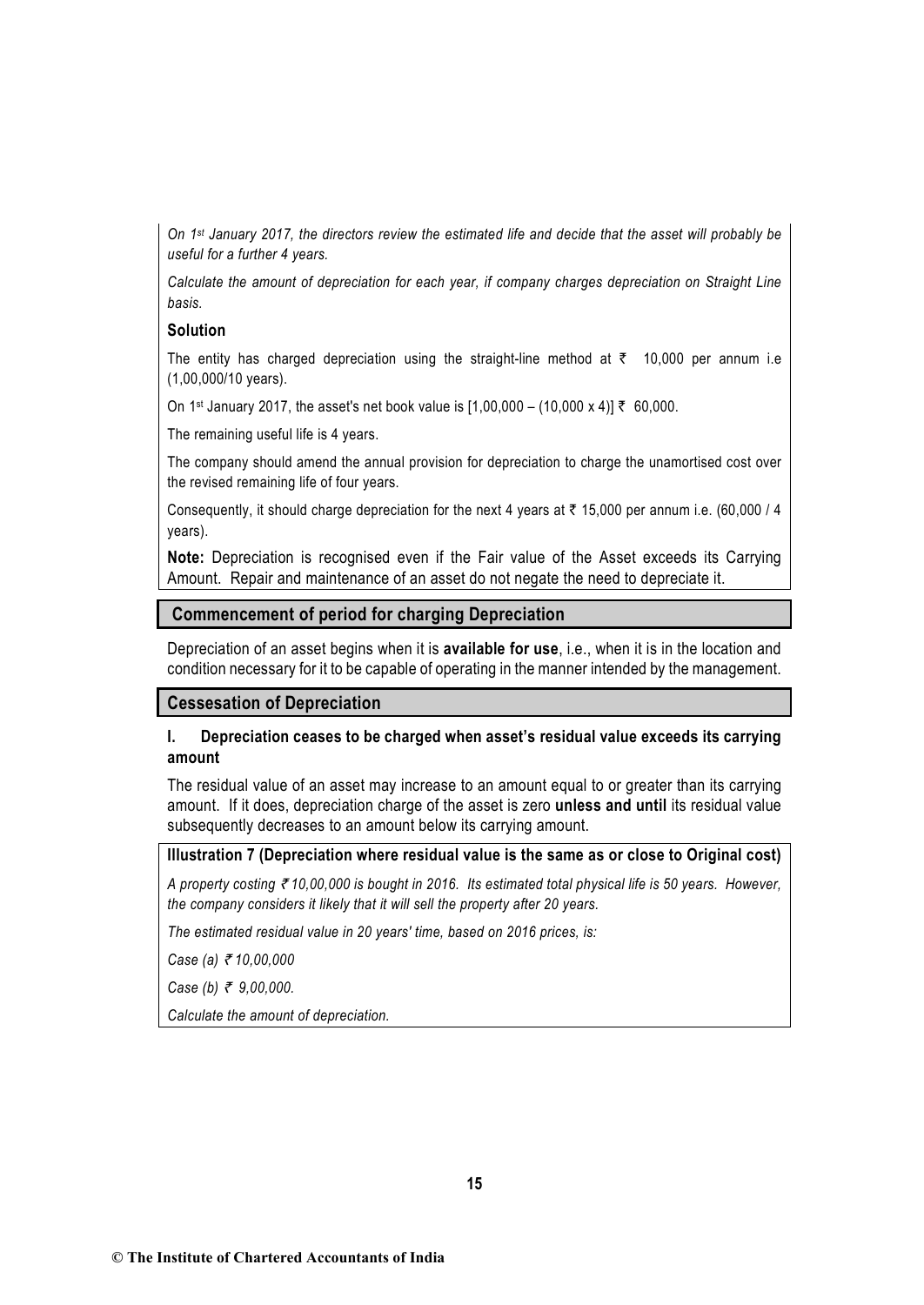# **Solution**

#### **Case (a)**

The company considers that the residual value, based on prices prevailing at the balance sheet date, will equal the cost.

There is, therefore, no depreciable amount and depreciation is correctly zero.

#### **Case (b)**

The company considers that the residual value, based on prices prevailing at the balance sheet date, will be  $\bar{\tau}$  9,00,000 and the depreciable amount is, therefore,  $\bar{\tau}$  1,00,000.

Annual depreciation (on a straight line basis) will be ₹ 5,000 [ ${10,00,000 - 9,00,000} \div 20$ ].

#### **II. Depreciation of an asset ceases at the earlier of:**

- The date that the asset is retired from active use and is held for disposal, and
- The date that the asset is derecognised

Therefore, depreciation does not cease when the asset becomes idle or is retired from active use (but not held for disposal) unless the asset is fully depreciated.

However, under usage methods of depreciation, the depreciation charge can be zero while there is no production.

# **Land and Buildings**

Land and buildings are separable assets and are accounted for separately, **even when they are acquired together.** 

**A. Land:** Land has an unlimited useful life and therefore is not depreciated.

**Exceptions:** Quarries and sites used for landfill.

#### **Depreciation on Land:**

**I. If land itself has a limited useful life:**

It is depreciated in a manner that reflects the benefits to be derived from it.

**II. If the cost of land includes the costs of site dismantlement, removal and restoration:**

That **portion of the land asset** is depreciated over the period of benefits obtained by incurring those costs.

**B. Buildings:** Buildings have a limited useful life and therefore are depreciable assets.

An increase in the value of the land on which a building stands does not affect the determination of the depreciable amount of the building.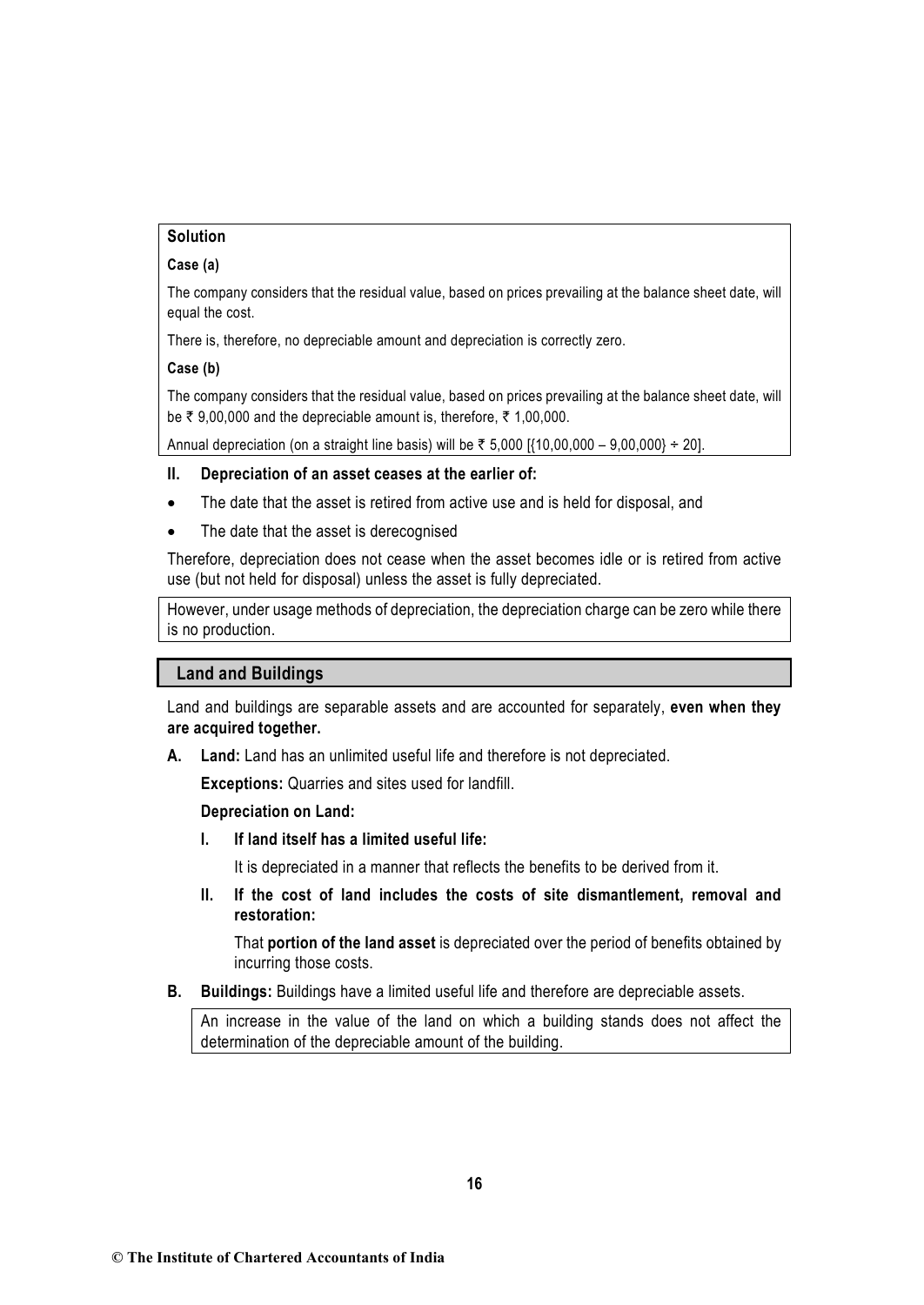# **15. Depreciation Method**

The depreciation method used should **reflect the pattern in which the future economic benefits** of the asset are expected to be consumed by the enterprise.

The method selected is applied **consistently from period to period** unless:

- There is a change in the expected pattern of consumption of those future economic benefits; Or
- That the method is changed in accordance with the statute to best reflect the way the asset is consumed.



#### **Review of Depreciation Method:**

The depreciation method applied to an asset should be reviewed at **least at each financial year-end** and, if there has been a significant change in the expected pattern of consumption of the future economic benefits embodied in the asset, the method should be changed to reflect the changed pattern.

Such a change should be accounted for as a **change in an accounting estimate** .

#### **Depreciation Method based on Revenue:**

A depreciation method that is based on revenue that is generated by an activity that includes the use of an asset is **not appropriate.** 

# **16. Changes in Existing Decommissioning, Restoration and other Liabilities**

The cost of PPE may undergo changes subsequent to its acquisition or construction on account of:

- Changes in Liabilities
- **Price Adjustments**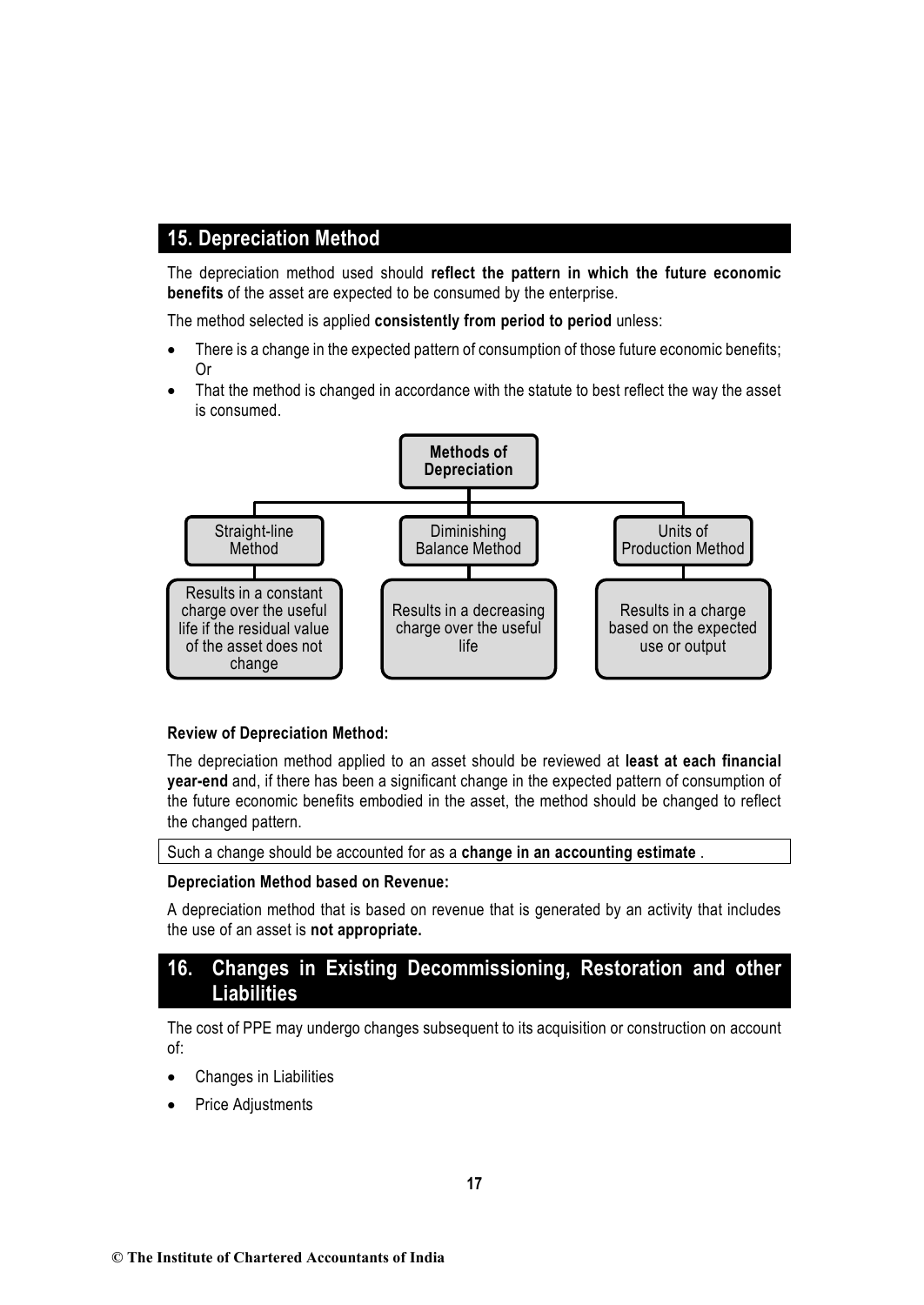- Changes in Duties
- Changes in initial estimates of amounts provided for Dismantling, Removing, Restoration, and
- Similar factors

# The above are **included in the cost of the asset.**

Accounting for the above changes:



# **A. If the related asset is measured using the Cost model:**

Changes in the Liability should be added to, or deducted from, the cost of the related asset in the current period

**Note:**Amount deducted from the cost of the asset should not exceed its carrying amount. If a decrease in the liability exceeds the carrying amount of the asset, the excess should be recognised immediately in the Statement of Profit and Loss.

# **B. If the related asset is measured using the Revaluation model:**

Changes in the liability alter the revaluation surplus or deficit previously recognised on that asset, so that:

(i) Decrease in the liability credited directly to revaluation surplus in the owners' interest

# **Exception:**

- o It should be recognised in the Statement of Profit and Loss **to the extent** that it reverses a revaluation deficit on the asset that was previously recognised in the Statement of Profit and Loss
- **(ii)** Increase in the liability should be recognised in the Statement of Profit and Loss.

# **Exception:**

o It should be debited directly to Revaluation surplus in the owners' interest **to the extent** of any credit balance existing in the Revaluation surplus in respect of that asset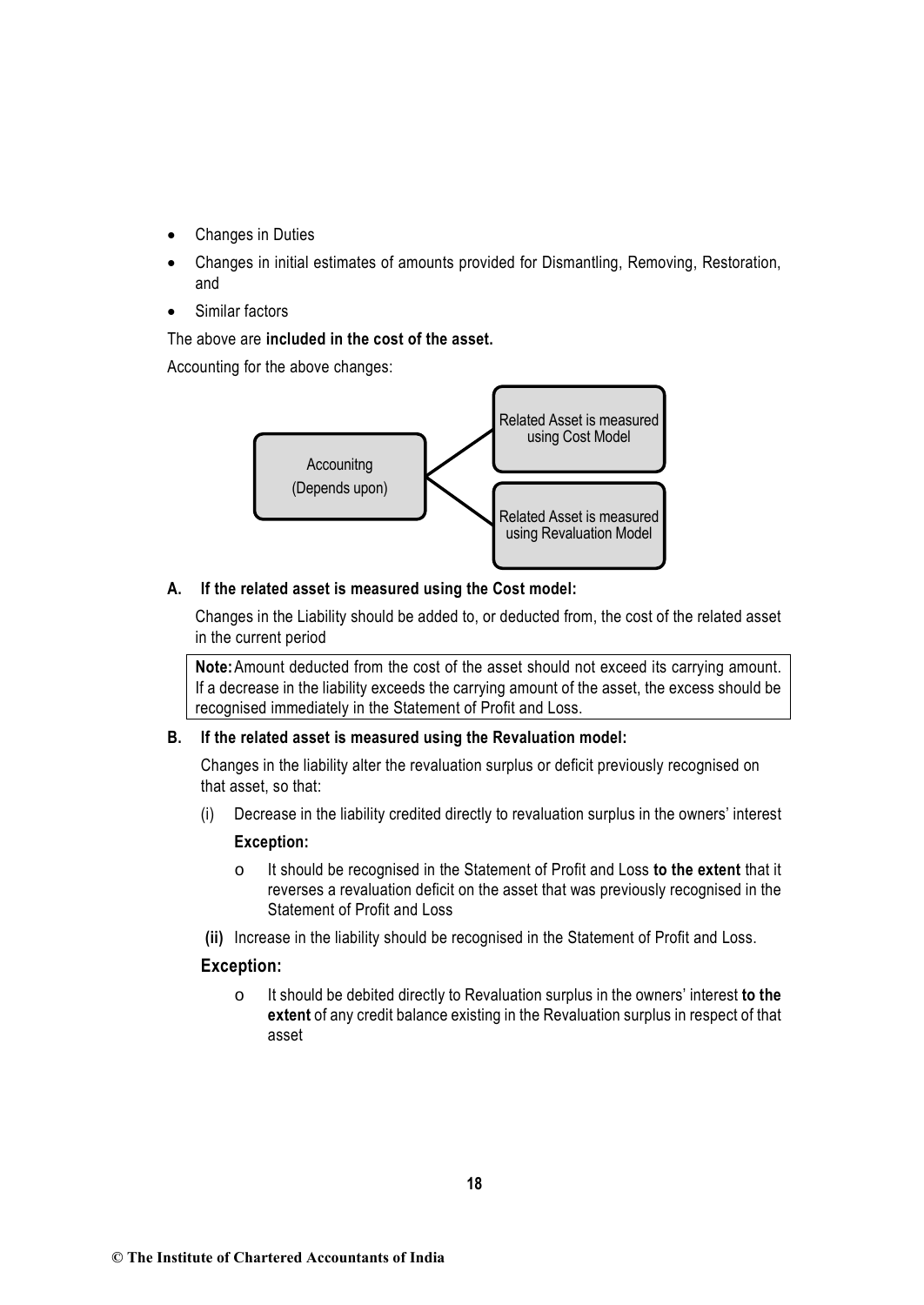### **What happens if the related asset has reached the end of its useful life?**

All subsequent changes in the liability should be recognised in the Statement of Profit and Loss as they occur.

**Note:** This applies under both the cost model and the revaluation model.

# **17. Retirements**

### **Items of PPE retired from active use and held for disposal should be stated at the lower of:**

- Carrying Amount, and
- Net Realisable Value

**Note:** Any write-down in this regard should be recognised immediately in the Statement of Profit and Loss.

# **18. De-recognition**

**The carrying amount of an item of PPE should be derecognised:**

- On disposal
	- o By sale
	- o By entering into a finance lease, or
	- o By donation, Or
- When no future economic benefits are expected from its use or disposal

#### **Accounting Treatment:**

Gain or loss arising from de-recognition of an item of PPE should be included in the **Statement of Profit and Loss when the item is derecognized** unless other standrds require otherwise. **Where,** 

Gain or loss arising from de-recognition of an item of PPE

= Net disposal proceeds (if any) - Carrying Amount of the item

**Note:** Gains should **not** be classified as revenue, as defined in AS 9 'Revenue Recognition'.

#### **Exception:**

An enterprise that in the course of its ordinary activities, routinely sells items of PPE that it had held for rental to others should transfer such assets to inventories at their carrying amount when they cease to be rented and become held for sale.

The proceeds from the sale of such assets should be recognised in revenue in accordance with AS 9 on Revenue Recognition.

#### **Determining the date of disposal of an item:**

An enterprise applies the criteria in AS 9 for recognising revenue from the sale of goods.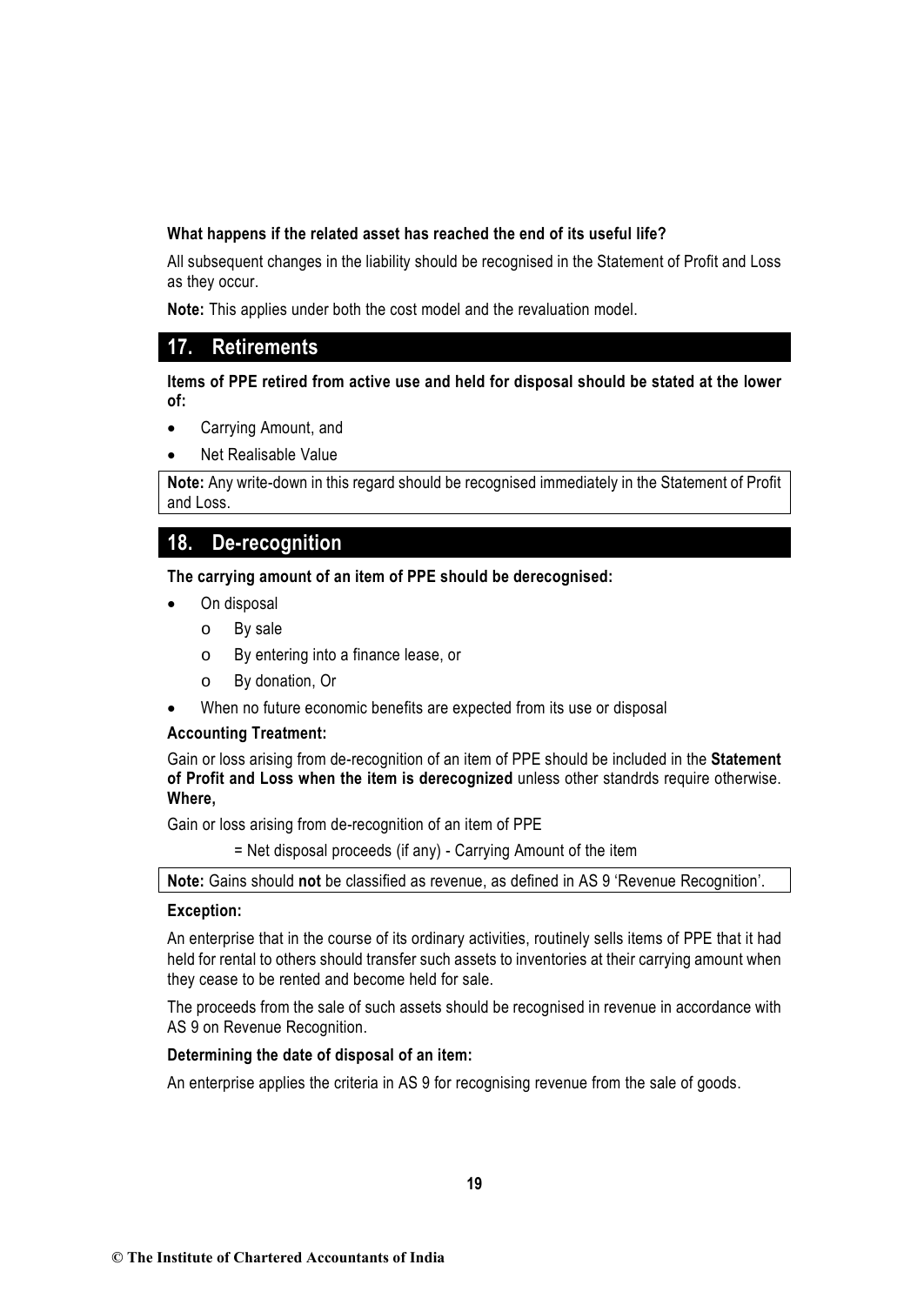

#### **General Disclosures:**

#### **The financial statements should disclose, for each class of PPE:**

- (a) The measurement bases (i.e., cost model or revaluation model) used for determining the gross carrying amount;
- (b) The depreciation methods used;
- (c) The useful lives or the depreciation rates used.

In case the useful lives or the depreciation rates used are different from those specified in the statute governing the enterprise, it should make a specific mention of that fact;

- (d) The gross carrying amount and the accumulated depreciation (aggregated with accumulated impairment losses) at the beginning and end of the period; and
- (e) A reconciliation of the carrying amount at the beginning and end of the period showing:

#### **Additional Disclosures:**

The financial statements should also disclose:

- (a) The existence and amounts of restrictions on title, and property, plant and equipment pledged as security for liabilities;
- (b) The amount of expenditure recognised in the carrying amount of an item of property, plant and equipment in the course of its construction;
- (c) The amount of contractual commitments for the acquisition of property, plant and equipment;
- (d) If it is not disclosed separately on the face of the statement of profit and loss, the amount of compensation from third parties for items of property, plant and equipment that were impaired, lost or given up that is included in the statement of profit and loss; and
- (e) The amount of assets retired from active use and held for disposal.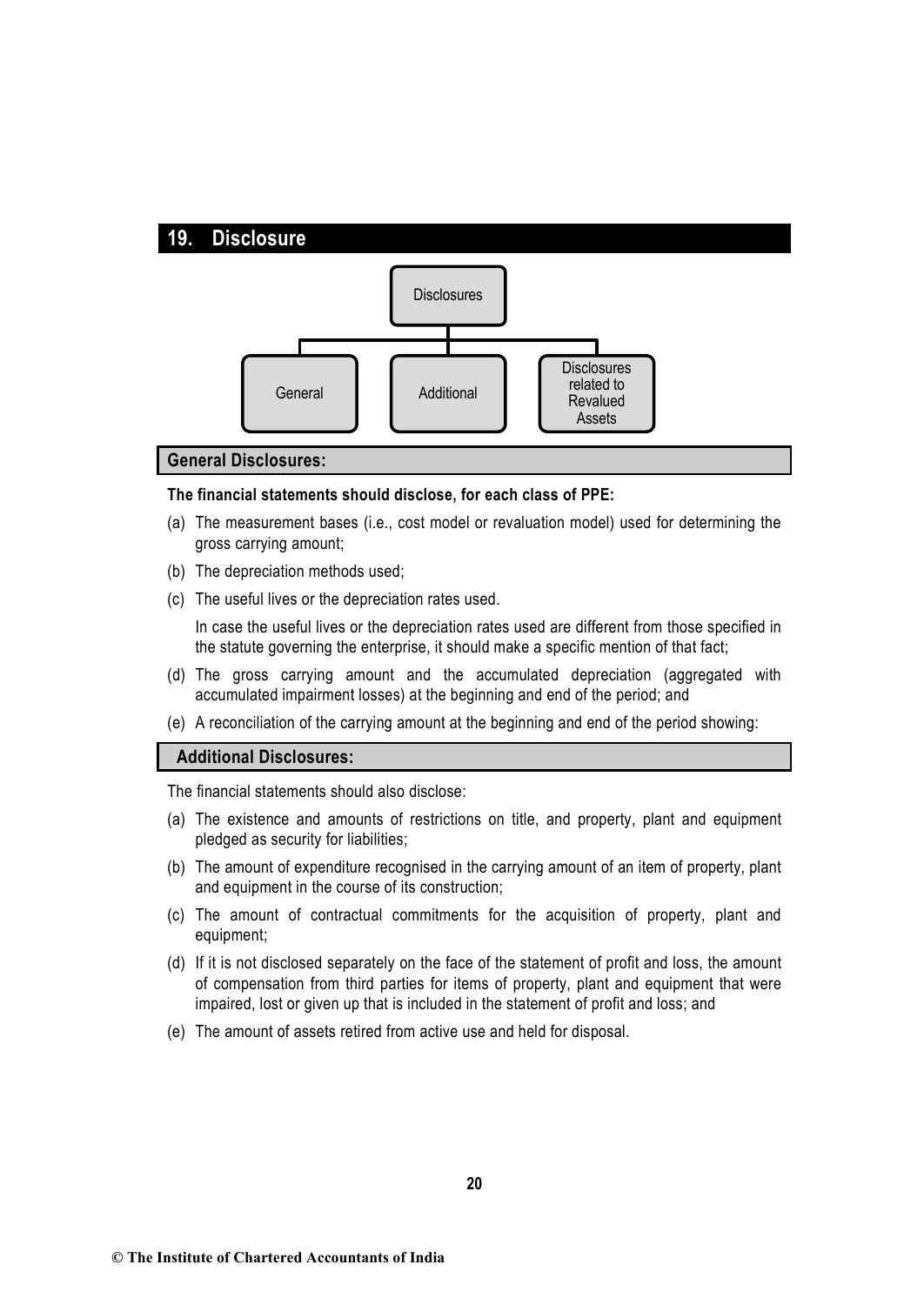# **Disclosures related to Revalued Assets:**

If items of property, plant and equipment are stated at revalued amounts, the following should be disclosed:

- (a) The effective date of the revaluation;
- (b) Whether an independent valuer was involved;
- (c) The methods and significant assumptions applied in estimating fair values of the items;
- (d) The extent to which fair values of the items were determined directly by reference to observable prices in an active market or recent market transactions on arm's length terms or were estimated using other valuation techniques; and
- (e) The revaluation surplus, indicating the change for the period and any restrictions on the distribution of the balance to shareholders.

# **20. Transitional Provisions**

# **Previously Recognised Revenue Expenditure**

Where an entity has in past recognized an expenditure in the Statement of Profit and Loss which is eligible to be included as a part of the cost of a project for construction of PPE in accordance with the requirements of this standard:

• It may do so **retrospectively** for such a project.

**Note:** The effect of such retrospective application, should be recognised **net-of-tax in Revenue reserves**.

# **PPE acquired in Exchange of Assets**

The requirements of AS 10 regarding the initial measurement of an item of PPE acquired in an exchange of assets transaction should be **applied prospectively** only to transactions entered into after this Standard becomes mandatory.

#### **Spare parts**

On the date of this Standard becoming mandatory, the spare parts, which hitherto were being treated as inventory under AS 2, and are **now required to be capitalised** in accordance with the requirements of this Standard, should be capitalised at their respective carrying amounts.

**Note:** The spare parts so capitalised should be depreciated over their remaining useful lives prospectively as per the requirements of this Standard.

# **Revaluations**

The requirements of AS 10 regarding the revaluation model should be **applied prospectively.**